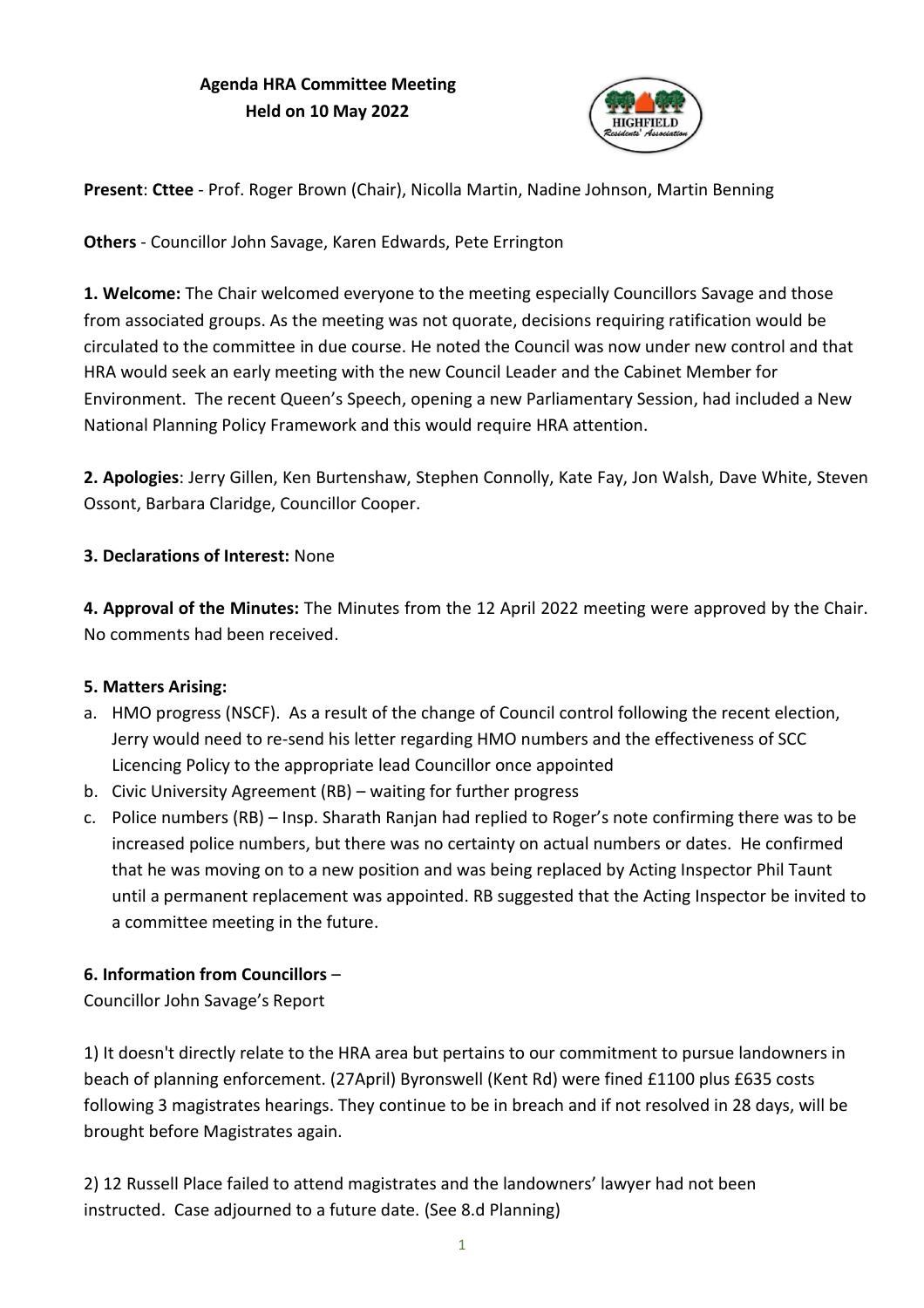3) After failing to comply with planning conditions and further complaints by neighbours, landowner at 18 Grosvenor Rd is to be pursued by Planning Enforcement, after 1 year of failing to meet conditions imposed by the planning and rights of way panel.

4) We received many complaints about the poor quality of the temporary repairs in the area outside Waitrose entrance. Cracking and crumbling work to edges of potholes plus lots of debris left behind. Councillors forwarded these complaints with pictures. SCC defended the poor quality, on temporary repair grounds but acknowledged issue around debris left at the site.

5) A number of Belmont Rd Road signs have gone missing (presumed stolen) and reported by councillors. Replacement has been slow and updates requested. SCC have replacements on order but no arrival dates given.

6) We received a number of complaints from residents in the NW area of OTRA regarding noise caused by funfair on the common. Events and EH officers were contacted and detailed reports were produced including Db noise profiles around the area, historical records regarding event frequency etc. We are pushing to review these events in order to look at these complaints and seek solutions that could mitigate.

7) Concerns about the structural integrity of 13 Grosvenor Rd were expressed by local residents who saw a perceived dip in the roofline of the building following a recent storm. The report by buildings safety team were delayed due to access issues but neighbours' concerns have been placated following building engineer reports indicating there is no current safety problem.

8) Access path between Hawthorn Road and Roselands Gardens is continuing to be looked at. There should be more info after local elections. There is a suggestion that Highfield School may be looking at becoming part of an academy. If so the ownership of the land that forms the path and the responsibility for lighting and surface construction will be a part of the academisation plans.

10) HRA may already be aware that Appeal Ref: APP/D1780/W/21/3283202 39 Tennyson Road. Appeal refused. (Report under 8.c. Planning)

11) Late news: Consultation on the boundary review went live on 10/05/2022. Committee members are asked to look at this. There would be some road gains and losses to the Highfield area. <https://consultation.lgbce.org.uk/>

Cllr John Savage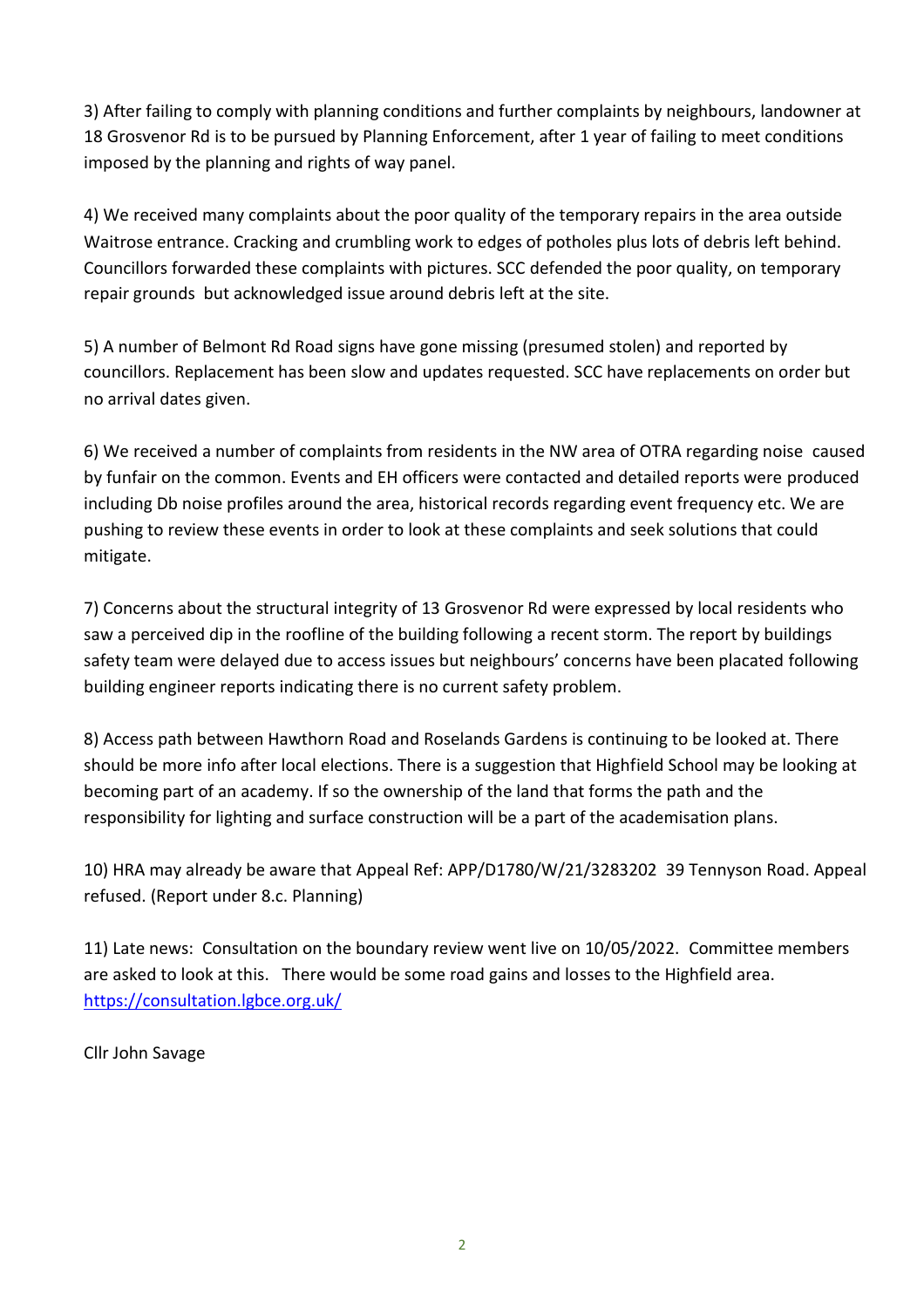# **7. Information from the University –** from Kate Fay

### End of year waste update

The University has several meetings with council representatives regarding end of year waste collection and disposal. The cost of extra collections has risen considerably so Jon is seeing if any compromise can be reached with the council. Extra collections are still planned but it may only be one due to budget constraints. If only one can be afforded it will be after students have moved out. Details will be passed to HRA as soon as final arrangements have been made.

### QS World University Rankings 2022

The University of Southampton's growing reputation around the world has led to the institution's remarkable rise of 13 places in the QS World University Rankings 2022.

Southampton is now 77th amongst the 1,300 universities ranked overall by QS – a climb of 25 places since 2018 and its highest ranking since the University achieved 73rd overall in 2012.

Nursing at the University of Southampton has ranked within the top five universities in the world in the QS subject rankings, this is the sixth successive year it has been listed in the top ten.

This year Southampton scored particularly well for its reputation amongst employers, moving up 31 places in this category. The university also increased research citations per faculty, leading the University to rise 41 places. In addition, Southampton improved 21 places for the proportion of international students, a strong reflection of the University's continued popularity amongst students from around the world.

### **8. Planning update -**

- a. 34 Crofton Close update (NJ)
- No 34 A short summary of developments

From early November 2021, neighbours noticed works being undertaken. There was no consultation with neighbours; the owners had moved out. There was no planning application, so Jerry Gillen contacted Planning before Christmas to ask for a Stop Order, which was unsuccessful. It transpired that an additional single storey rear extension, raised side extension and a loft conversion for accommodation was underway.

The original house was 4-bedroomed with a double garage and was transformed into a 5-bed property when planning permission was approved for a 2-storey rear extension and single storey rear extension in 2002. A further side extension was built in 2005.

1<sup>st</sup> retrospective Planning Application (March 2022) was made but only for a single-storey rear extension. The plans did not include the loft conversion or raised side extension, but it did show plans to convert one of the double garages into a bedroom and ensuite, in contravention of Condition 16 which says, "garages should be used only for parking ...." ".... to prevent parking on the adjoining highway".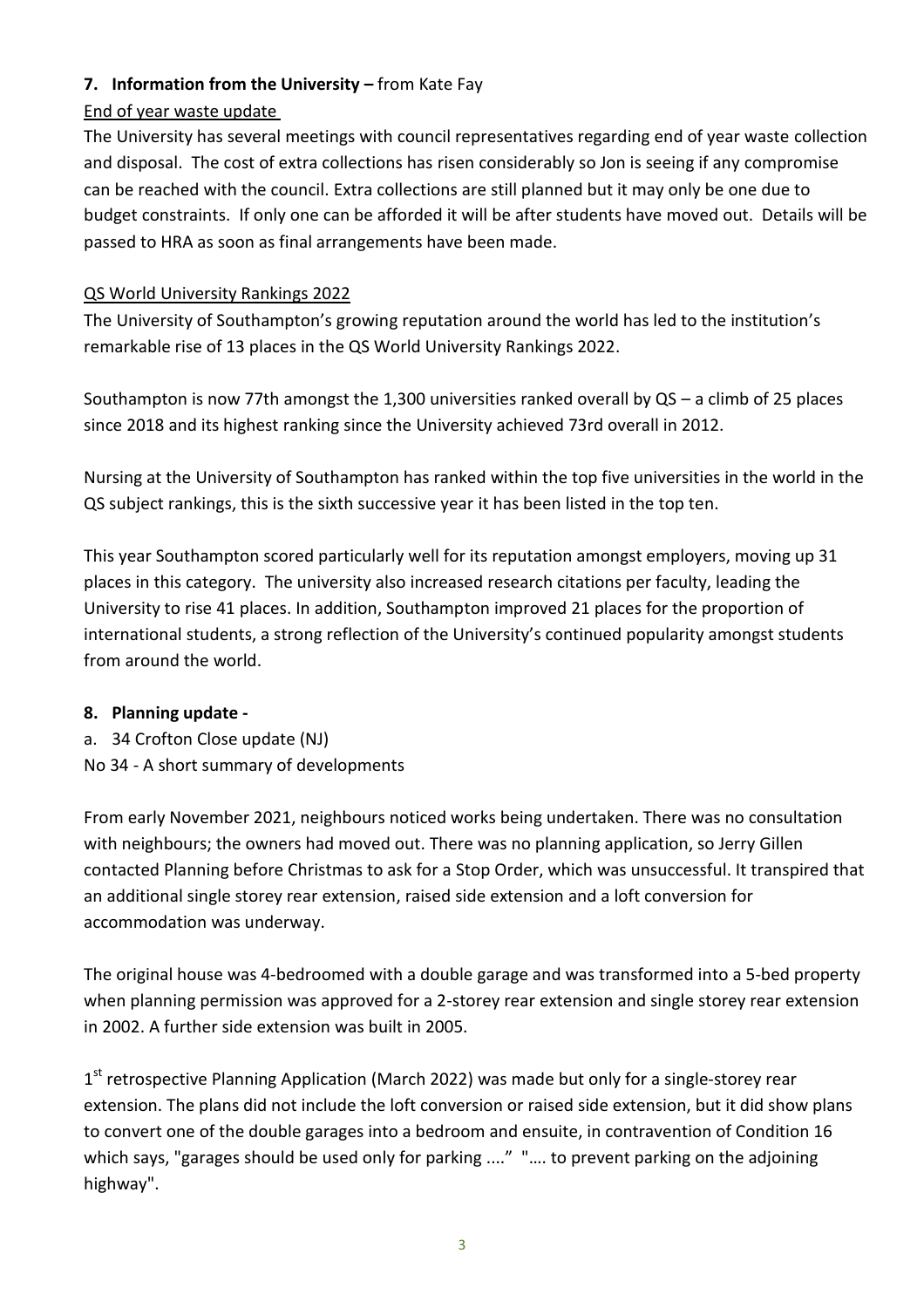13 objections were submitted from Crofton Close neighbours, in addition to objections from HRA and North Southampton Community Forum. Cllr Gordon Cooper asked for the case to be brought before the Planning Panel.

Jerry Gillen asked Planning for all other unauthorised works to be dealt with as one planning application.

2<sup>nd</sup> Retrospective Planning Application, (a re-consultation), 8 April 2022. This application added one revised plan drawing with the garage conversion removed. The loft conversion was not included as officers advised that this did not require planning permission.

Additional comments are now invited. The deadline for these, originally May 12th, has since been extended to the date of the Planning and Rights of Way Panel, likely to be on May 24th at 4 pm. All representations will be addressed by the Officer's 'Panel Report'.

Permitted development rights (PDR) for No 34: In response to questions from Nadine Johnson, Rob Sims, Planning Applications Team Leader, stated that, because of Condition 10 of the original permission for the estate, No 34 did not have any permitted development rights for extensions, meaning the right to extend under PDR was removed and any extensions required planning approval.

Nadine Johnson has subsequently written to Rob Sims to ask on what basis previous planning permissions were therefore granted. Nadine and Jerry will represent HRA at the panel meeting.

Roger expressed his appreciation to Nadine and Jerry for their efforts in pursuing all aspects of this application.

b. 17B Brookvale Road (update - conditional permission granted for garden shed).

HRA had objected. Conditional in that the shed can only ever be used as an outbuilding to the house. The Planning Officer did not consider the height of the roof to be a problem.

c. 39 Tennyson Road - Planning Inspectorate Decision 21/04/2022 to turn a semi-detached HMO property into two flats

Planning Inspectorate Appeal dismissed.

This was an Appeal over a SCC refused Planning Application to turn an HMO (student house) into two flats.

Dismissed on the main issues of the effect of the development having regard to:

- 1) the supply of family housing in the city
- 2) the provision of cycle parking facilities
- 3) the residential density of the proposals
- 4) protected areas of environmental sensitivity.

The supply of family housing i.e. loss of, is particularly important for HRA to bear in mind in relevant future cases

d. 12 Russell Place (update on court case)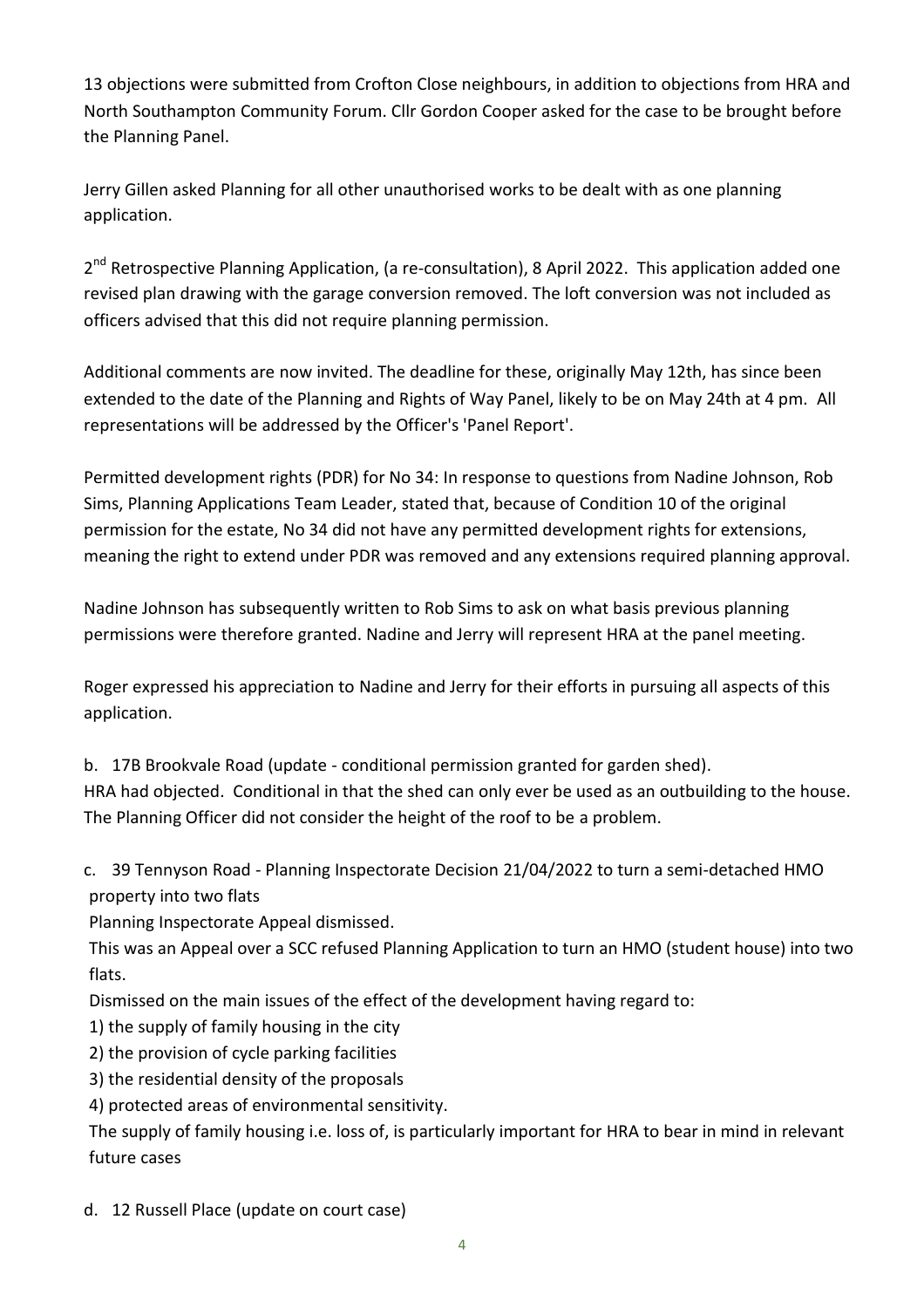From Gavin Grayer SCC Planning Enforcement Officer, "You have all asked to be kept updated on this matter and today it was back in court following previous adjournment. No plea was entered because the 3 defendants were unable to attend (apparently, they are out of the country at the moment). A trial date has been set for 05/07/22."

# e. 11 Russell Place – Planning Application

In consultation with PRG, HRA has objected to two applications : 22/00534/PLDC, Application for lawful development certificate for 2 x single storey rear extensions and Erection of a rear roof extension (amendment to 19/01447/FUL). Details of these objections will be posted on the HRA website in due course.

# f. Highfield House Hotel –

The recent application was for a Lawful Development Certificate to begin token work in the car park included in the previously approved Planning Application (which HRA had supported). This was to keep the Planning Permission 'live' rather than it run out of time and the whole process start again. It does not mean the hotel will be back as an hotel any time soon.

The timescale for it to return to an hotel was not known by Councillor Savage.

g. Planning Inspectorate Decision (land behind 124,126,128 Upper Shaftesbury Avenue). Appeal Dismissed

1) HRA had submitted an objection to the appeal. The Appeal was dismissed on the main issues:

2) The impact of the proposal on the character and appearance of the area

3) The impact of the proposal on the living conditions of the occupiers of Nos. 124 – 128 Upper Shaftesbury Avenue, having regard to outlook impacts and the provision of private outdoor living space.

Again these are important issues to consider in any future HRA objections if appropriate.

# h. Information concerning the SCC Planning systems

This had been communicated to HRA, via Mr John Hayward. He reported that Paul Barton (Acting Head of Planning) had recently confirmed that, having reviewed the position in light of recent Planning Advisory Service guidance, SCC would be implementing changes to their systems to cease the publication of contributors names and addresses on-line. This would come into effect over the next few weeks as the appropriate changes are made to systems and documentation.

# **10. Reports**

a. **Finance** (MB) – Total income this month = £1268. Total outgoings = £636.76

Membership payments via cheques/cash = £977. £207 of this income were donations, about a fifth. Membership payments online = £291. £31 of this were donations, about a tenth. It appears at the moment that people who pay by cheque/cash are twice as likely to give a donation. In analysing membership so far this year between Jan and the end of April, the figure was 155 (97 paid cash/cheque and 58 online). In 2021, the number of members that joined in that period was 177. As Nicolla thought, this year memberships are down a bit on last year. This is disappointing as it was hoped that the online payment system (BACS) would draw in new members.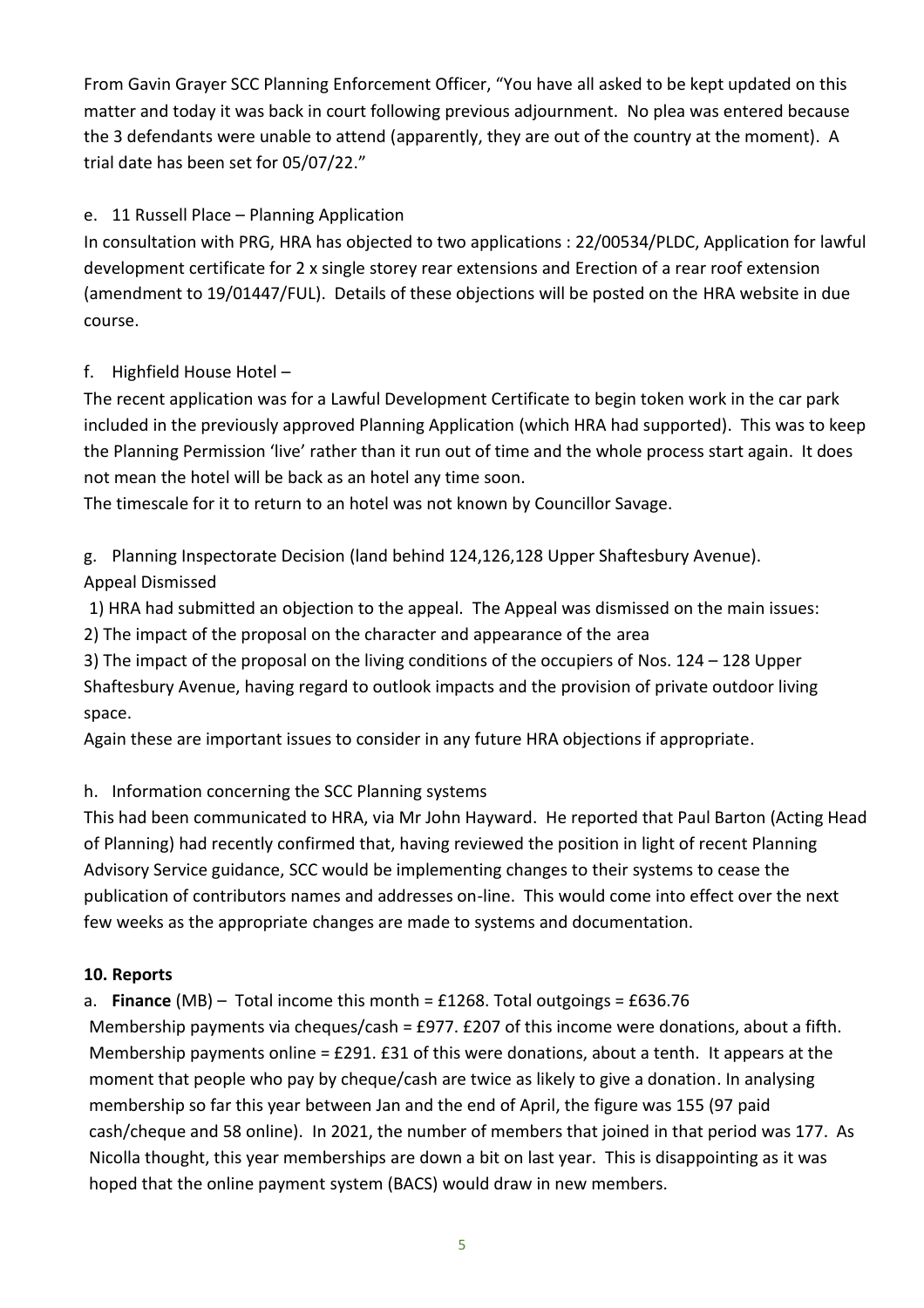Our outgoings for this month comprised £399 to Indigo Digiprint (Newsletter), £101.50 to Nicolla (for stationery, cartridges and postage), £116.26 for hire of the Church Hall.

# **2021 Final Accounts**

The accounts for 2021 were circulated before the meeting and are ready to be signed off. Approval is to be sought by circulating the committee.

Martin Benning, Treasurer

b. **Membership** (NM) - Paid up members 347. Rolling (Jan – April) 152.

In March 63 renewal letters sent. 43 have renewed. 20 have not yet. 23 paid by cheque. 7 paid by cash. 13 paid by BACS

In April 101 renewal letters sent. 72 have renewed. 29 have not yet. 38 paid by cheque. 10 paid by cash. 24 paid by BACS.

The Spring newsletter brought in 3 new members. The Newsletter did not provide a place for a membership application from for residents that do not have a computer. This needs to be considered.

3 copies of newsletter were posted to Mr J. O'Flaherty, 4 copies of newsletter were posted to Dr C Blunden, Southampton National Park City Project, Nadine distributed about 200 newsletters in Portswood. May & June renewal letters are ready to be delivered to the Vol. Street Reps.

Nicolla Martin, Membership Secretary

# **11. Digital Communications** (NJ).

*Facebook:* We now have 785 followers, an increase of 8 since the last HRA Committee Meeting on 12 April 2022.

*Website:* nothing new to report except we need more local photographs please! *E-news:* we are planning to do an e-news to members in May. Nadine and Barbara are to liaise.

# **HRA Crime information sharing WhatsApp Group for Highfield**

There have been 9 reported incidents:

(1) Two scam incidents outside Waitrose near the ATM machine: elderly man withdrawing cash is approached by a young man asking to change a £20 note for 2 £10s, but the £20 note is a fake. Lucy Nagra spoke with Waitrose Security who said there had been other such incidents. They had confronted the man mid-scam, taken a photo of him which they had shared with the Police

(2) Several reports of cars broken into in Oakmount Triangle

(3) Quite a few shed break-ins in Welbeck Avenue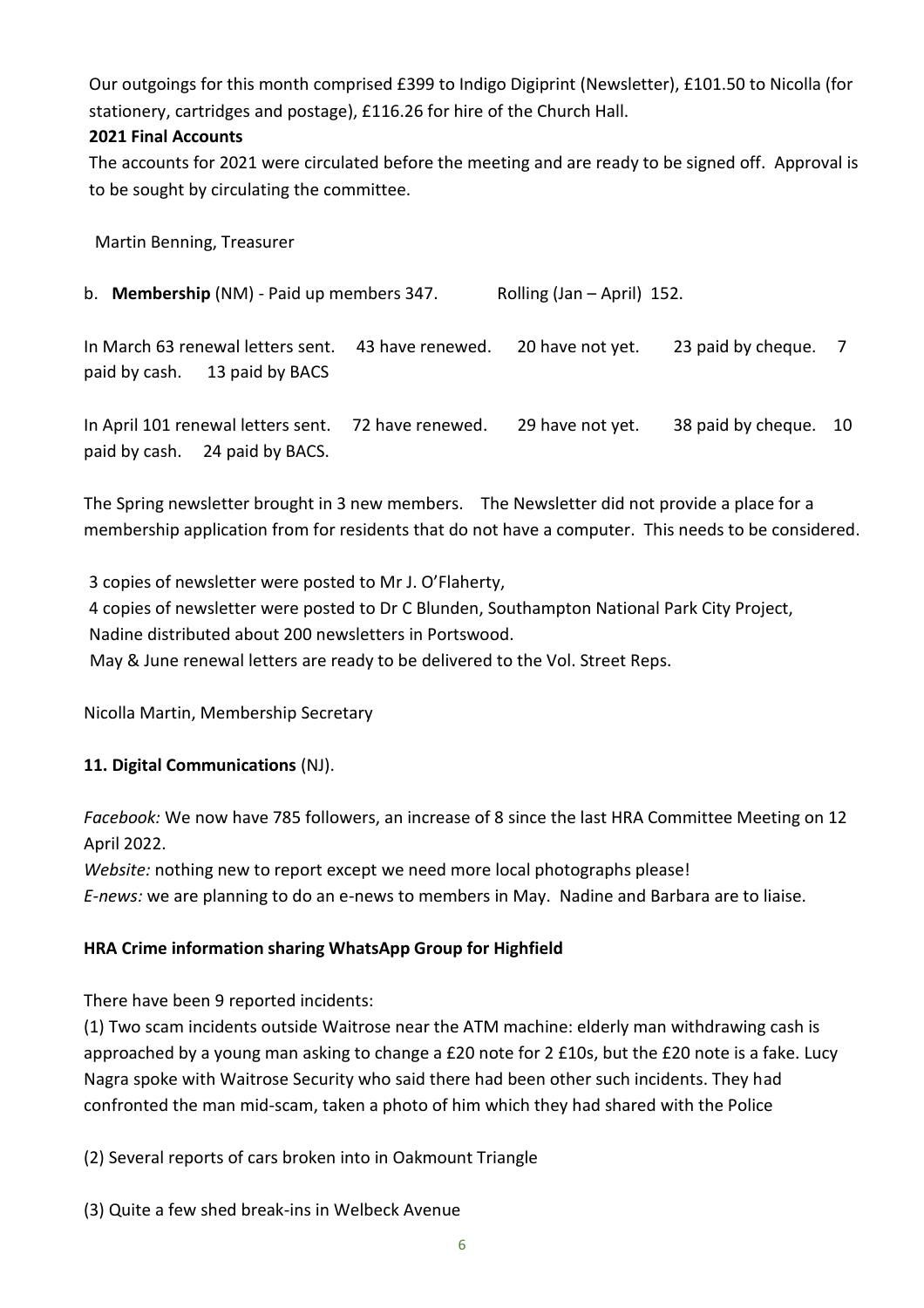(4) Car and garage broken into on Highfield Lane - nothing taken

(5) Police witness appeal: nasty incident on junction of Sherwood Rd and Burgess Rd (near Southampton Common), around 7 pm on 24/04/22. Involved 80 year old pedestrian pushed to the ground and kicked by a cyclist travelling at speed on the pavement

(6) Police witness appeal: around 1 am, 04/05/22: group of men stole a turquoise Audi A1 (69 plate) from Cemetery Lane and a black Jaguar F-PACE (12 plate) from Alma Road while the drivers were inside the vehicles. They asked both drivers to get out and then drove off with the vehicles. The driver of the Audi A1 also had his phone and wallet stolen

(7) Concerning video of man at night wearing gloves, approaching house which 2 students had just entered into in Ripstone Gardens. Video shown in Highfield section of Next-Door social media platform;

(8) Two neighbours in Donnington Grove have CCTV footage of a man trying car door handles at 5 am. The WhatsApp Group representative is urging them to report this to the police.

 (9) An unlocked car was ransacked in Welbeck Avenue but the thief only got away with 4p and 20-30 cactus spikes from a cactus happily growing in a cup holder at the front of the vehicle!

Nadine Johnson, Digital Comms

### **12. A.O.B.**

a. Wheelie bins on Highfield Lane. There has been an HRA member request to see if the green bins can be removed from the 'front street' on Highfield Lane near the post box. Councillor Savage will look into this.

b. HRA Social – not discussed. The Chair would discuss with colleagues and report back.

c. Planning Application for a bakery and food outlet on Highfield Lane next to Brewhouse. The Planning Consultation is closed but this could be a positive new business in an empty shop unit.

d. Planning Application 36 Russell Place. Information from Karen Edwards PRG. 36 is an extremely large and much extended house - at the entrance of the Conservation Area, on the corner of Abbotts Way and Highfield Lane. It was originally a 5- bed house and has had several extensions, including 2 rear dormers and 1 dormer on the Highfield Lane side.

This proposal is for 3 velux roof windows- 1 at front and 2 on the 34 A/W side, and to replace the 2 rear dormers with one very large, 3 window, dormer-- 'to let more light in to the considerable roof space'.